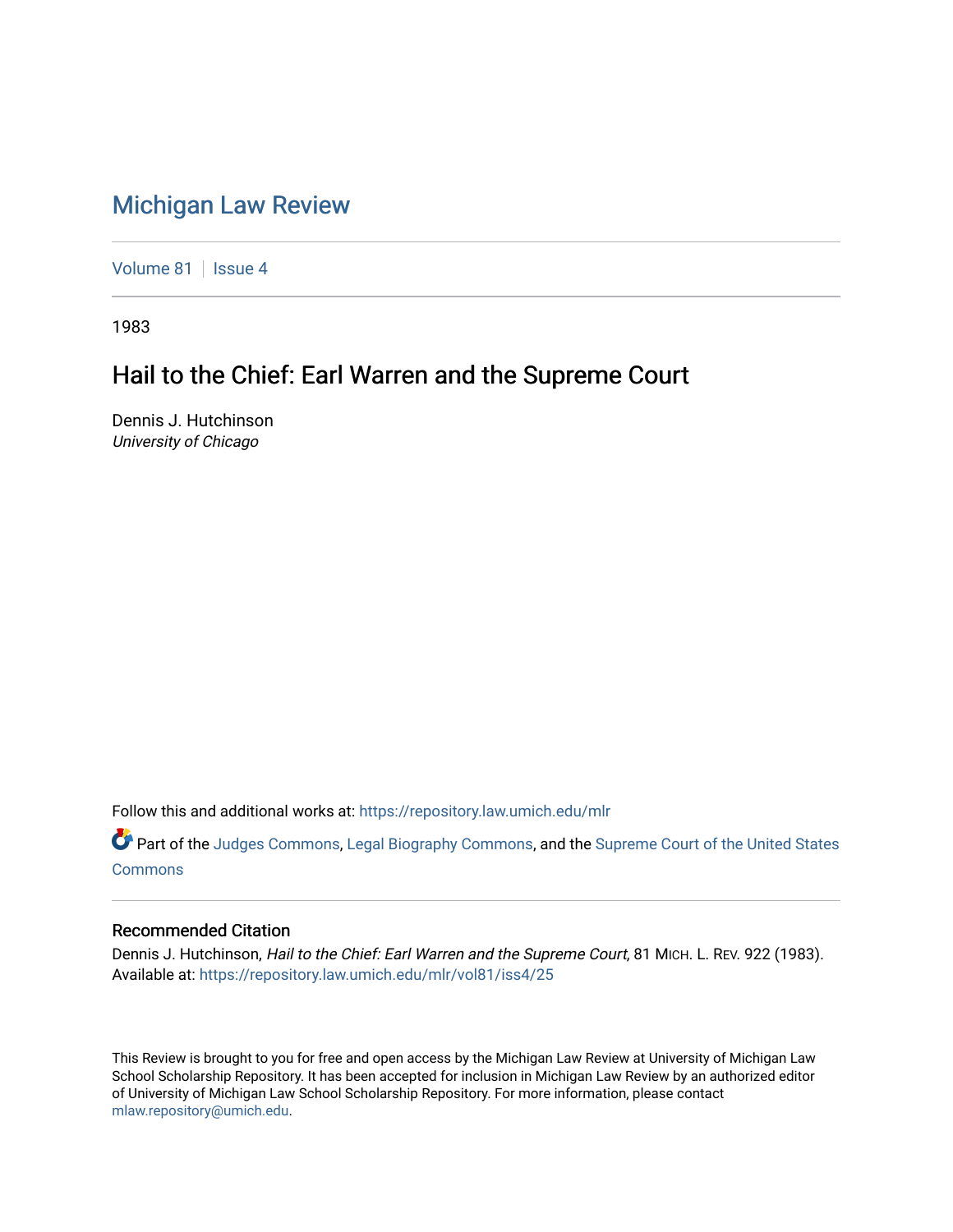## **HAIL TO THE CHIEF: EARL WARREN AND THE SUPREME COURT**

*Dennis J. Hutchinson\** 

EARL WARREN: A PUBLIC LIFE. By *G. Edward White.* New York: Oxford University Press. 1982. Pp. x, 429. \$25.

SUPER CHIEF: EARL WARREN AND HIS SUPREME COURT - A JU-DICIAL BIOGRAPHY. BY *Bernard Schwartz.* Unabridged edition. New York: New York University Press. 1983. Pp. xii, 833. \$29.95.

If a man shall be judged by his foes as well as by his friends, then Earl Warren led a charmed life as Chief Justice of the United States. For the sixteen years that he occupied the office, Warren benefited from extravagant praise by public figures and friendly scholars, and from condemnation by racial bigots, Birchers, and religious zealots. When Warren retired from the Supreme Court in 1969 and again when he died five years later, it was said that an era had passed with him: a moral epoch, which somehow he personified, had ended.<sup>1</sup> In the nine years since Warren's death, his enemies and critics have found new targets, but his place in history is now jeopardized by some of his best friends — or at least those sympathetic to the era and the man who symbolized it. G. Edward White and Bernard Schwartz, both of whom must be counted among Warren's friendly critics,2 have produced book-length studies that focus on the Chief Justice and the Court over which he presided. Both books claim to be biographies in the traditional sense, but neither is: White has written an extended essay attacking what he sees as the conventional historical stereotype of Warren,3 and Schwartz has produced a term-by-term narrative, with occasional asides, about the Court's deliberations and major constitutional decisions between 1953 and 1969. White's book, for all its scrupulous attention to the facts and its elegant presentation, reads more like a brief than a biography, and a curiously dated brief at that. The issues for White are the issues shaped by Warren's severest academic critics in the 1960s. In order to rescue Warren *post mortem,* White resorts to rather slippery definitions of

3. *Cf.* p. *5.* 

<sup>•</sup> Associate Professor in the College and Associate Professor of Law, The University of Chicago. A.B. 1969, Bowdoin College; LL.M. 1974, The University of Texas at Austin; **M.A.**  1977, Oxford University. - Ed.

I. For the most recent expression of this sentiment, *see* Parrish, *Earl Warren and the Amer/• can Judicial Tradition,* 1982 A.B. FOUND. RESEARCH J. 1179.

<sup>2.</sup> White was law clerk to Warren during the third year of Warren's retirement, 1971-1972. For an earlier appraisal by White of the Warren Court, see G. WHITE, THE AMERICAN JUDI· CIAL TRADITION ch. 14 (1976). For an example of Schwartz's early estimate of Warren, see Schwartz, "Warren Court"-- An Opinion, N.Y. Times, June 30, 1957, (Magazine), reprinted in THE SUPREME COURT UNDER EARL WARREN 48 (L. Levy ed. 1972).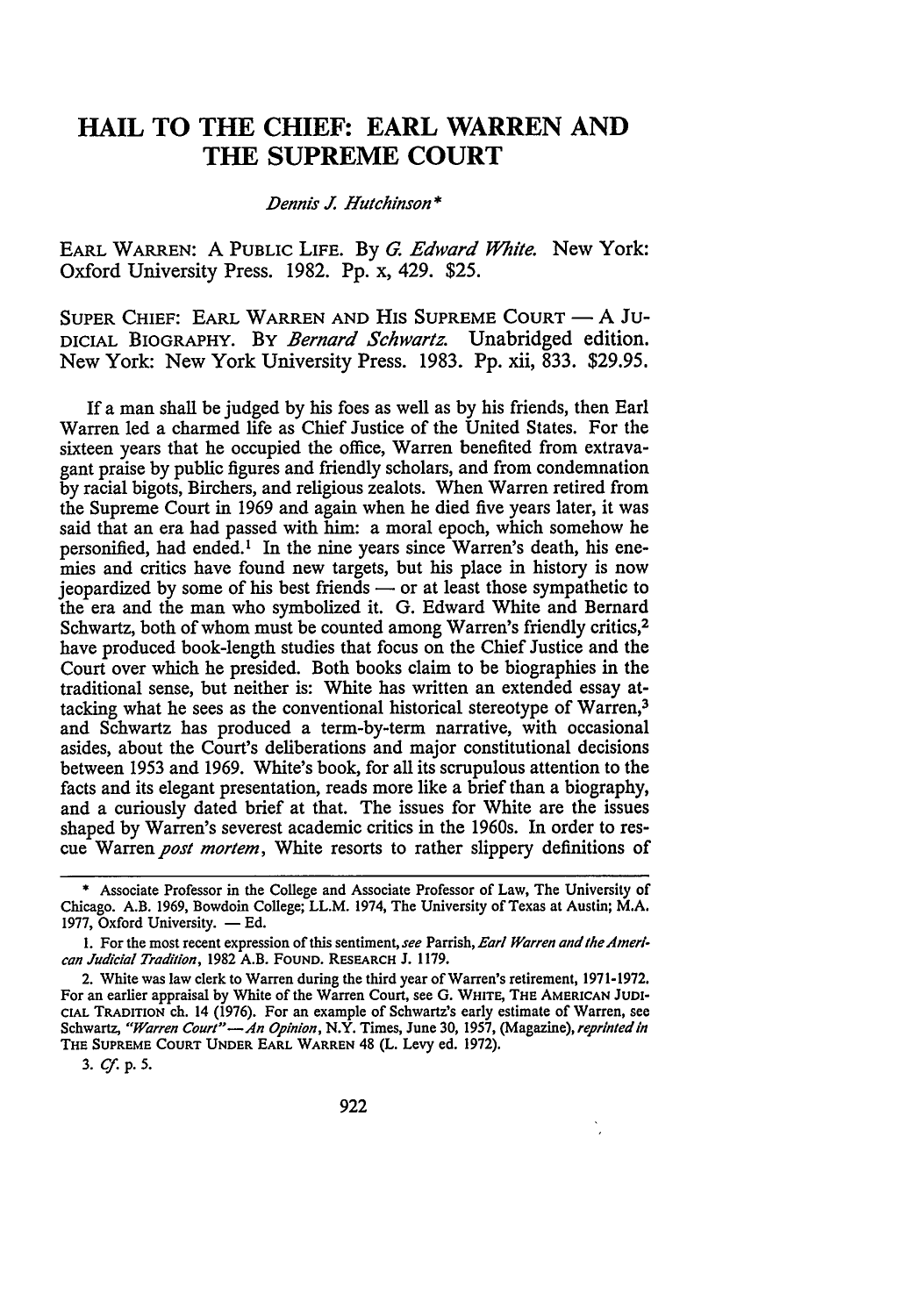terms such as conservative, progressive, and jurisprudence. Along the way, the reader loses sight of Warren, who is caught in a web of taxonomy.

Schwartz's book is less pretentious but more revealing. The Warren who emerges from Schwartz's year-by-year chronicle did not dominate the Court, spiritually or intellectually; he merely presided over it. The selection of cases and the assignment of opinions were skillful, but the ideas of the Court that set fires in the minds of men and women during the period came not from Warren but first from Hugo Black and then quickly, and for the balance of Warren's tenure, from William J. Brennan. Schwartz's argument belies his subtitle: it was "the Brennan Court."<sup>4</sup>

I

Professor White lists three "assumptions" about Warren's public life which he seeks to challenge in his book:

The first is that Warren was a conservative California Politician; I shall suggest that neither the term "conservative" nor the term "politician" accurately describes Warren's career as a California public official. The second is that Warren underwent a marked change in his attitudes once on the Supreme Court. I shall argue that his public life can be seen as of a piece and that the surface contradictions in his thought can be seen as manifestations of a deep commitment to a general set of principles that were consistent in themselves. The third is that Warren was not a legal technician and that his jurisprudential views were largely derivative. I shall contend that Warren was merely a different kind of legal technician, unorthodox rather than inept, and that his theory of judging, while uniquely his, was not without its own theoretical integrity. [P. 4.]

The agenda is puzzling. The first two assumptions have little to do with Warren's legacy, reputation or importance as Chief Justice of the United States. The elected public official and the Chief Justice presumably have different roles and responsibilities, so the relevance of the relationship between the two is not immediately clear. In any event, White devotes his most sustained and felt attention to the third assumption, which he seems to think stands in the way of Warren's ultimate certification to judicial greatness.

White states that Warren relied for his view of the Constititution not on history, text, or precedent, but on an acute ethical sensibility to the human consequences of the case at hand:

Warren's craftsmanship as a jurist was thus of a different order from that identified with enlightened judging by proponents of judicial restraint. Warren saw his craft as discovering ethical imperatives in a maze of confusion, pursuing those imperatives vigorously and self-confidently, urging others to do likewise, and making technical concessions, if necessary, to secure support. In believing his concessions on matters of doctrine to be "technical," Warren was defining his own role as a craftsman. It was a role in which one's sense of where justice lay and one's confidence in the certainty of finding it were elevated to positions of prominence in constitutional adjudication, and where craftsmanship consisted- of knowing what

<sup>4.</sup> Cf. Rodell, It is the Earl Warren Court, N.Y. Times, Mar. 13, 1966 (Magazine), reprinted *in* THE SUPREME COURT UNDER EARL WARREN, *supra* note 2, at 137.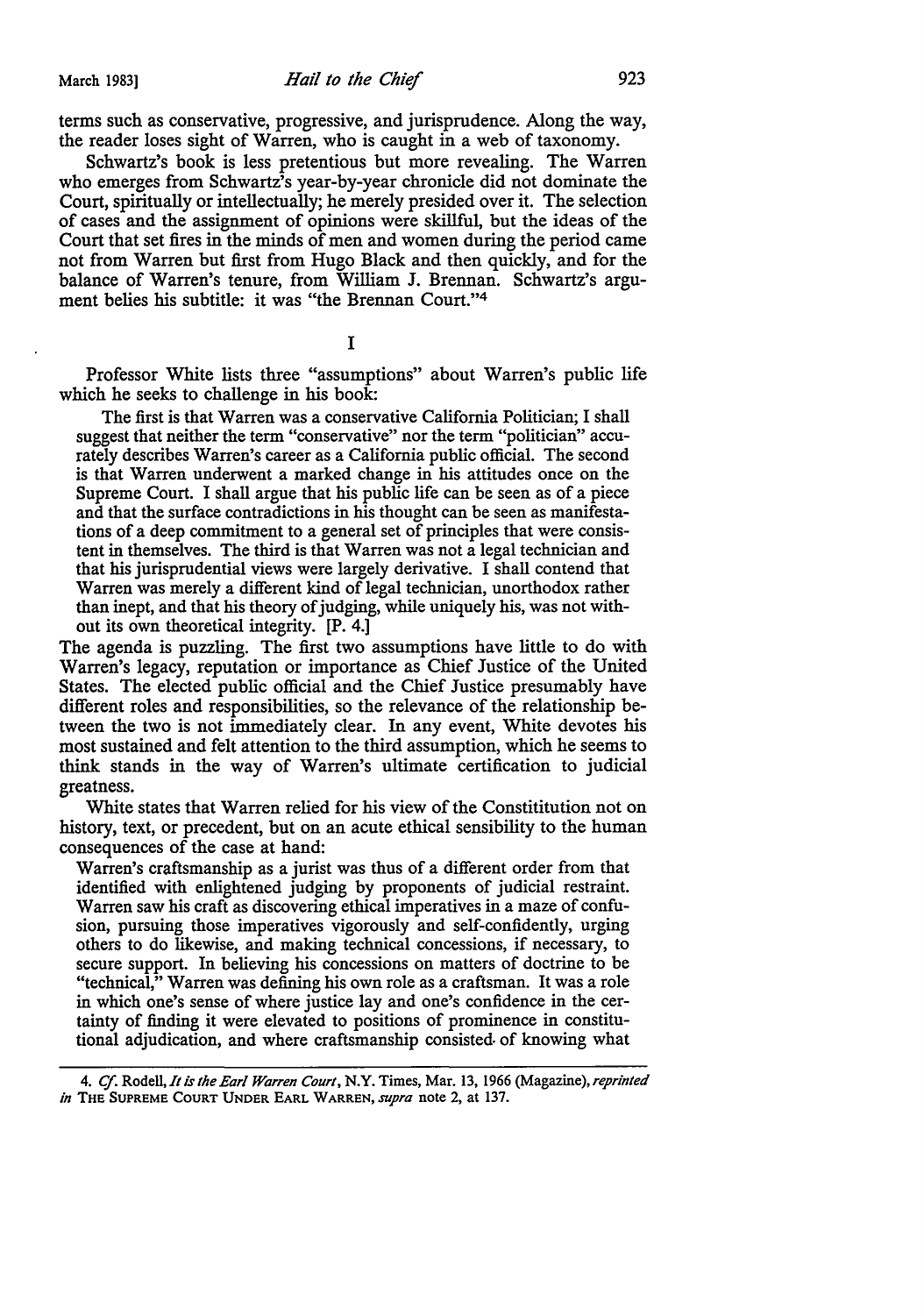results best harmonized with the ethical imperative of the Constitution and how best to encourage other justices to reach those results. [Pp. 229-30.]

The craftsmanship of "ethicism," as construed by White, thus has two components: (1) an intuitive certitude of what the Constitution should stand for in any given case, and (2) a rhetorical capacity to persuade others, at least a majority of the Court, to see things the way he did. White realizes that this version of craftsmanship verges, to say the least, on the solipsistic. He quotes with approval Anthony Lewis' well-known description of Warren as "the closest thing the United States has had to a Platonic Guardian,"<sup>5</sup>and asks: "Is Lewis right in suggesting that the posture of an ethicist is fatally dependent on the ethicist's own character?" (p. 359).

Even if one is ethically cock-sure of the bottom line, the future significance of a judicial decision depends largely on how the bottom line is rationalized. White seems to concede that the second component of Warren's craft was often inadequate to the task, and identifies Brennan as "Warren's judicial technician. He was capable, in cases such as *Baker v. Carr,* or *New York Times v. Sullivan,* of supplying doctrinal rationales for decisions in which Warren strongly believed" (p. 185).

Brennan's importance, which emerges more vividly in Schwartz's book, goes well beyond what White describes. Not only did Brennan provide the theoretical framework for Warren's ethical intuitions, but he did so in a way that held together majority opinions that might otherwise have splintered into several precedentially-insignificant voices. In a larger sense, Brennan provided a doctrinal coherence - admittedly not accepted by all - for what the Court was doing. To the extent that the Court over which Warren presided has any intellectual legacy that is accessible to those trained in doctrine and not in ethics, it is Brennan who is responsible.

What did Warren provide other than a handy vote and a symbolic figurehead for the legal and social revolution that the Court touched off? Perhaps Warren's stature was assured in the minds of many with the decision during his first term in *Brown v. Board of Education.* 6 His achievement, widely praised at the time, was not only in authoring the opinion that found state-imposed segregation in public schools unconstitutional, but also  $-$  almost more important  $-$  in pulling together a unanimous Court for the result and the opinion.7 For White, *Brown* is the "crucible" for Earl Warren that shaped his role and his vision of his job (ch. 6), and he recounts the now familiar story of how unanimity was achieved.<sup>8</sup>

*Brown* may have been Warren's crucible (White's evidence is very circumstantial), but it is too much to say that Warren deserves the lion's share of responsibility for the unanimity that the justices displayed on May 17,

<sup>5.</sup> P. 359, quoting Lewis, *Earl Warren,* in IV L. FRIEDMAN & F. ISRAEL, THE JUSTICES OF THE UNITED STATES SUPREME COURT 1789-1969: THEIR LIVES AND MAJOR OPINIONS 2721, 2726 (1969).

<sup>6. 347</sup> U.S. 483 (1954).

<sup>7.</sup> *See generally* Hutchinson, *Unanimity and Desegregation: Decisionmaking in the Supreme Court, 1948-1958,* 68 Geo. L.J. I (1979).

<sup>8.</sup> *See* Ulmer, *Earl Warren and the Brown Decision,* 33 **J.** POL. 690 (1971), *reprinted in* L. FRIEDMAN & **H.** SCHEIBER, AMERICAN LAW AND THE CONSTITUTIONAL ORDER: HISTORICAL PERSPECTIVES 343 (1978); Hutchinson, *supra* note 7, at 34-44. *See generally*, R. KLUGER, SIM-PLE JUSTICE (1976).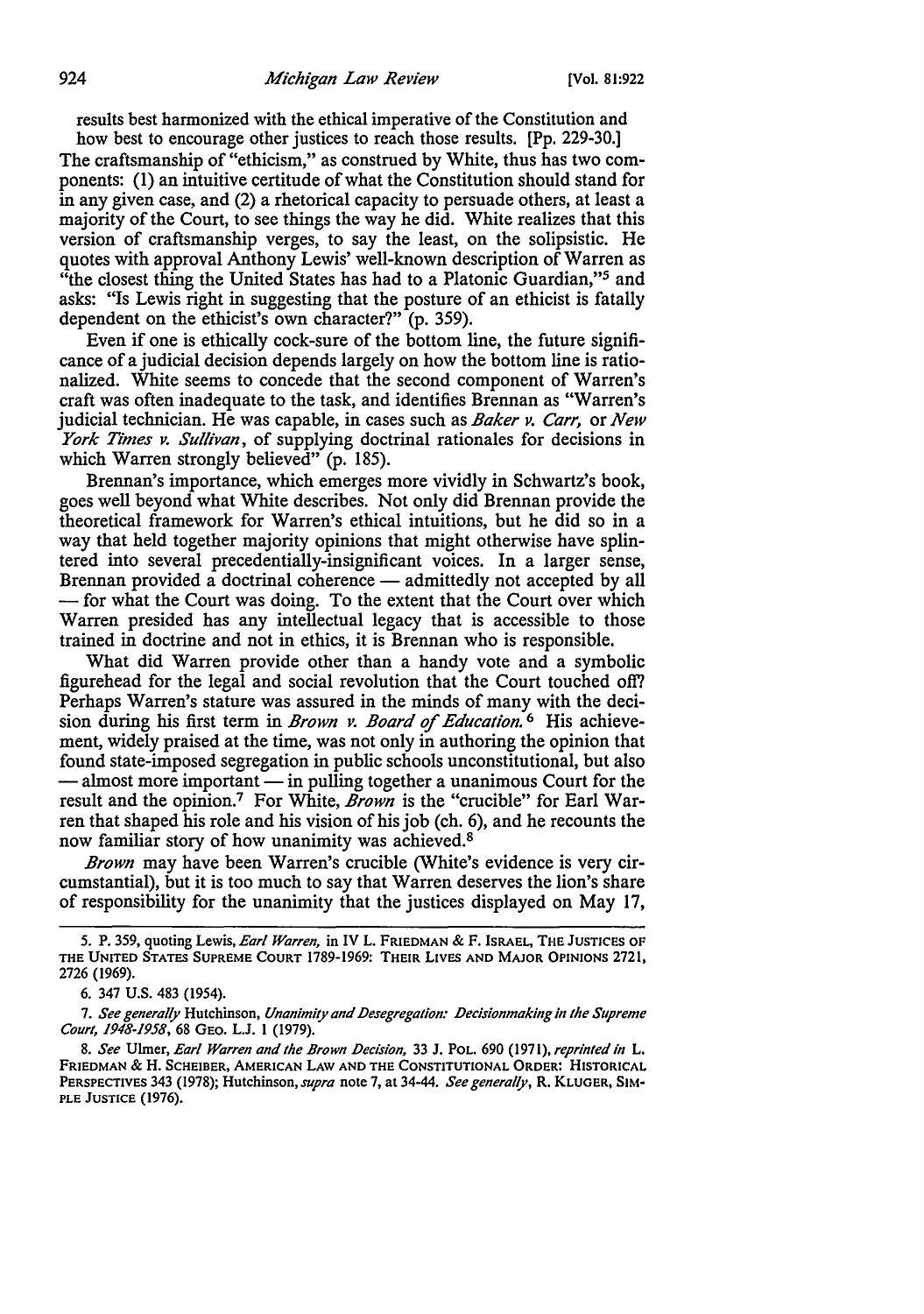1954. I have argued elsewhere in detail that, far from shaping a unanimous Court for *Brown,* Warren inherited a Court that had been largely prepared, since 1950, to rule unanimously that segregation in public schools was unconstitutional.9 In that year, the Court held that state-imposed segregation at the college level violated the Equal Protection Clause of the fourteenth amendment. The internal evidence of the Court's deliberations in those cases, *Sweatt v. Painter <sup>10</sup>*and *McLaurin v. Oklahoma State Regents, <sup>11</sup>* makes abundantly clear that the justices knew what was coming, knew that it would be impossible to rule the other way, and felt that unanimity was an extremely valuable tool for securing compliance with the decision. Warren's achievement in *Brown* was to head off a possible dissent by Stanley Reed and a threatened concurring opinion by Robert H. Jackson. The achievement is significant, but it is not on the order of achieving the result singlehandedly.

Warren's achievement in *Brown* was purchased at a high price. The sticking point in the Court's deliberations prior to Warren's arrival was not so much result as remedy. Chief Justice Vinson, and Justices Reed, Jackson and Clark had all expressed anxieties more over implementation than over the substantive decision. When Warren became Chief Justice after what too many have viewed as Vinson's timely death, he immediately realized the problem and solved it in melodramatic fashion: he persuaded the justices to decide the substantive issue first and to delay decision on the decree until later. The tactic worked perfectly, but the divisions over the remedy were postponed rather than defused. When the case was reargued a year later, it became clear that the remedy was, if anything, an even more bewildering question than it had appeared to be under Vinson. Having been unanimous once, the justices felt that they had to be unanimous again or risk undermining the moral force of their first decision. Warren again wrote for a unanimous Court, but this time unanimity was limited to the lowest common denominator among the nine — which produced equivocation and temporization on every line. To a large extent, then, the unanimity Warren helped to consolidate in *Brown I* boomeranged in *Brown IL* <sup>12</sup>

Warren's tactics for marshalling the Court in the *School Segregation Cases* deserve only qualified praise even from those who view judicial performance, especially by a Chief Justice, as essentially a function of internal administration. Moreover, Warren's behavior with respect to the opinions in the segregation cases demonstrate the nature and price of craftsmanship based on ethics. In *Bolling v. Sharpe,* 13 the companion case to *Brown* from the District of Columbia, the first draft of Warren's opinion for the Court held that federally-imposed segregation in the District's schools violated the fifth amendment, because "[i]t would be unthinkable that the Federal Government should have a lesser duty to protect what, in our present circum-

13. 347 U.S. 497 (1954).

<sup>9.</sup> Hutchinson, *supra* note 7.

<sup>10. 339</sup> U.S. 629 (1950).

<sup>11. 339</sup> U.S. 637 (1950).

<sup>12. 349</sup> U.S. 294 (1955).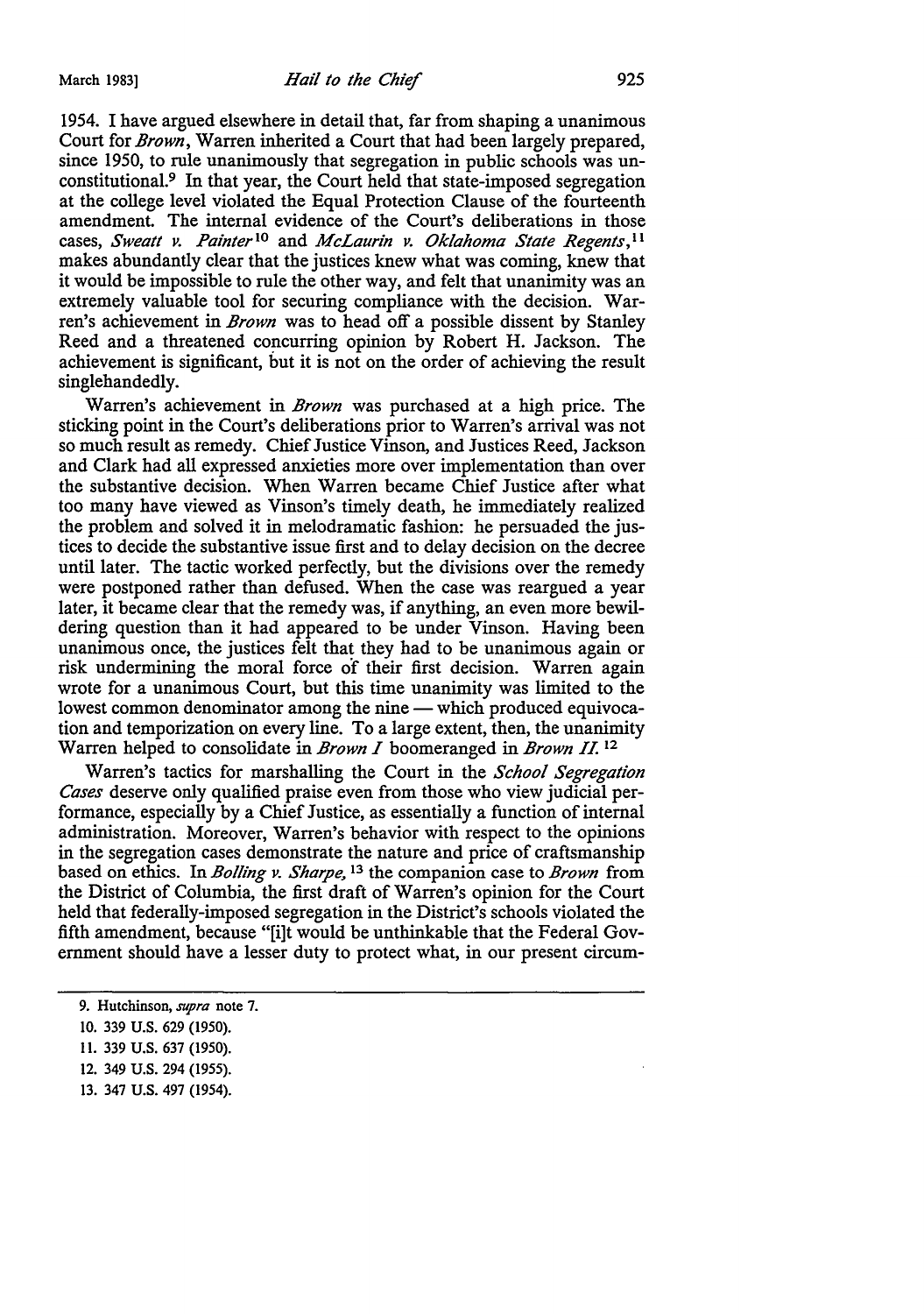stances, is a fundamental liberty."<sup>14</sup> Warren changed the sentence, and thus the entire constitutional basis for the opinion, when Justices Black and Frankfurter objected to reliance on the substantive due process jurisprudence of the McReynolds era. According to White: "The precise doctrinal steps that the Court took to justify the eradication through constitutional analysis were far less important to Warren than the Court's reaching the result of eradication unequivocally and unanimously" (p. 228).

Whatever one thinks of the appropriateness of the constitutional analysis assumed by White's observation, neither Warren then, nor White now, seem to appreciate fully the costs of Warren's casual attitude toward the theoretical content of opinions issued by the Court. "Deeds without doctrines," as Robert G. McCloskey once called them,  $15$  are self-defeating. In the short run, they leave the Court vulnerable to attack for being willful rather than rational; in the long run, they provide an empty legacy to inheritors of the faith. Professor Ronald Dworkin, by no means unsympathetic to the mission of the Warren Court, criticized Justice Douglas for the same failure. <sup>16</sup>

If Douglas's constitutional theories were wishful or transparently fanciful, Warren's were simply empty. "Evolving standards of decency"<sup>17</sup> may be a convenient rationalization, but it hardly provides much guidance for future cases. And to say that a contrary result would be "unthinkable" only invites doubt  $-$  at least as a general principle.<sup>18</sup> At times, Warren even gave away more doctrinally than he might have wished had he looked down the road: his contribution to the jurisprudence of the Equal Protection Clause in *McGowan v. Maryland*<sup>19</sup> has been an annoying obstacle in the past decade to those who have tried to carry on the egalitarian revolution that began during his tenure.20 If one looks to Warren for an enduring legacy, as White seems to invite us to do, one finds more symbol than substance.

### II

Unlike White, Schwartz does not get bogged down in theory or in elaborate arguments to rehabilitate Warren's reputation for the ages. Facts, not concepts, are Professor Schwartz's meat. He has combed most<sup>21</sup> of the

14. The draft is published in its entirety in Hutchinson, *supra* note 7, at 93. White's discussion is at pp. 226-28.

15. McCloskey, *Deeds without Doctrines,* 56 AM. PoL. Sc1. REV. 71 (1962), *reprinted i11* R. MCCLOSKEY, THE MODERN SUPREME COURT 221 (1972).

16. Dworkin, Book Review, NEW YORK REV. OF BOOKS, at Feb. 19, 1981, at 3, 7.

17. Trop v. Dulles, 356 U.S. 86, IOI (1958).

18. *See generally* Linde, *Judges, Critics, and the Rea/isl Tradition,* 82 YALE L.J. 227, 232-34 (1972).

19. 366 U.S. 420 (1961). *See also* McDonald v. Board of Election Commrs., 394 U.S. 802 (1969).

20. For Justice Brennan's attempts to put some teeth into the *McGowan* test, see, e.g., Minnesota v. Clover Leaf Creamery Co., 449 U.S. 456 (1981); United States R.R. Ret. Bd. v. Fritz, 449 U.S. 166, 182 (1980) (dissenting opinion); Weinberger v. Wiesenfeld, 420 U.S. 636 (1975); Schlesinger v. Ballard, 419 U.S. 498, 511 (1975) (dissenting opinion); United States Dept. of Agriculture v. Moreno, 413 U.S. 528 (1973).

21. It does not appear that Schwartz consulted the working papers of Justice Robert H.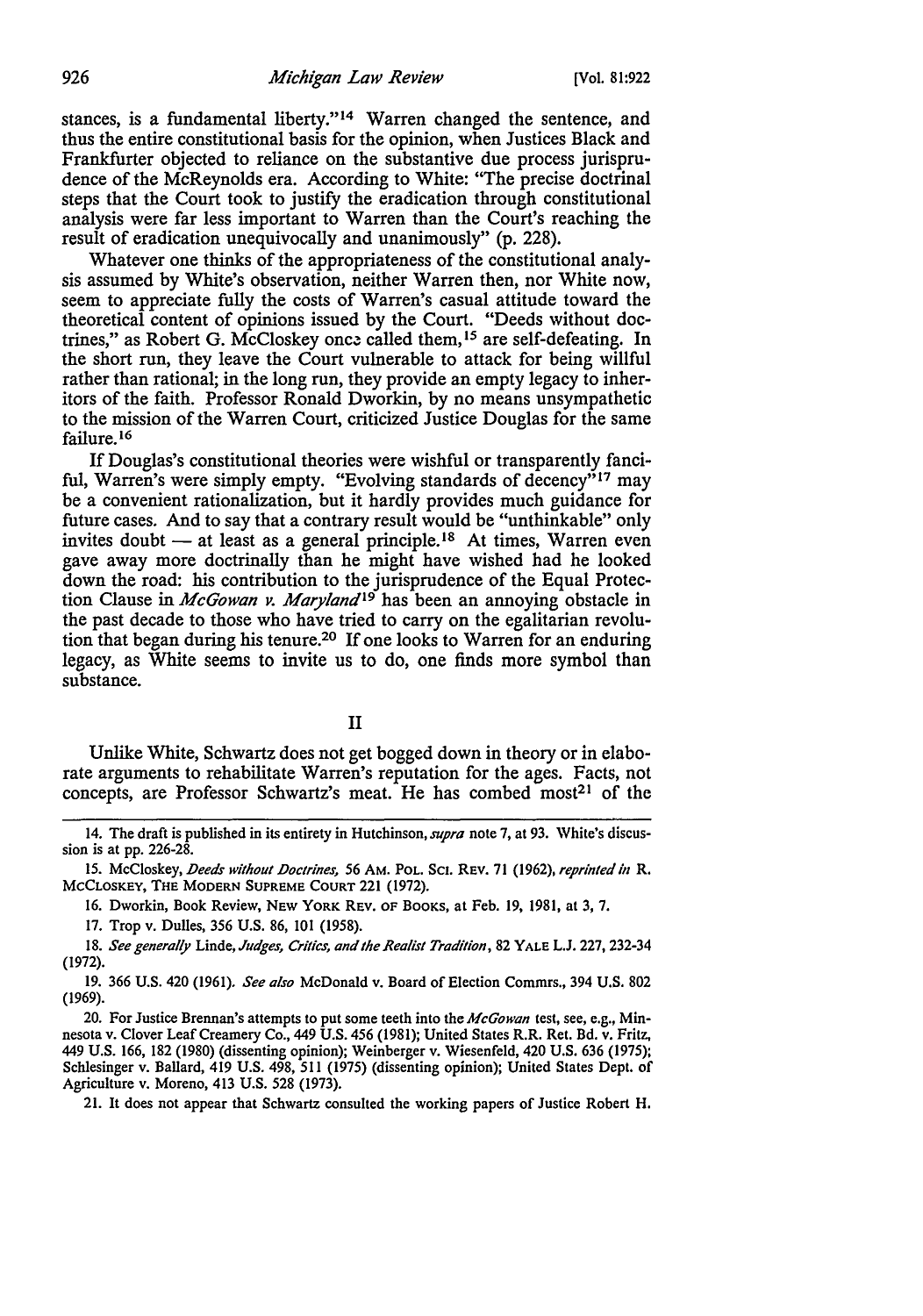available judicial papers for the period (those of Hugo Black, Harold Burton, Tom Clark, William 0. Douglas, Felix Frankfurter, and John Marshall Harlan), interviewed former clerks to Warren, and talked on and off the record with all the living justices who sat with Warren except Thurgood Marshall. The materials for a rich and sustained portrait are all on the table: The result is less a biography of Warren than an annotated set of internal minutes for October Terms 1953 through 1968.

The Chief Justice who emerges from this welter of detail is, however, vivid and possessed of a great presence, unlike the bloodless abstraction pictured by Professor White. Thus, of the 1956 Term, Schwartz writes:

In most respects Earl Warren could have been a character out of Sinclair Lewis or Sherwood Anderson. Justice Potter Stewart's comments are worth requoting: "Warren's great strength was his simple belief in the things we now laugh at: motherhood, marriage, family, flag, and the like." These, according to Stewart, were the "eternal, rather bromidic, platitudes in which he sincerely believed." These were the foundation of Warren's jurisprudence, as they were of his way of life.

When we add to this Warren's bluff masculine bonhomie, his love of sports and the outdoors, and his lack of intellectual interests or pretensions, we end up with a typical representative of the middle America of his day. Except for one thing — Warren's leadership abilities. As Stewart sees it, Warren may not have been an intellectual, but "he had instinctive qualities of leadership." [P. 204.]

Warren, as Schwartz shows, also had a temper that could flare when provoked (p. 336) and a consuming vanity. Schwartz shows Warren reacting furiously because he had not been informed that morning coats would be worn at a London reception (p. 284); ticking off the American Bar Association for "deliberately and trickily contriv[ing] to discredit the Supreme Court which I headed" (p. 285); and tongue-lashing a journalist who had committed the double sin of painting a favorable picture of Richard M. Nixon and an unflattering one of Warren: "You people are persecuting me because you know I can't strike back" (p. 337).

If Warren hated anything more than "persecution" by those who saw the world differently than he did, it was Nixon. Professor Schwartz shows that Warren became infuriated at Nixon during the 1952 Republican Convention, when Nixon publically and privately promised to support Warren for President but "betrayed" him by supporting Eisenhower, thus earning Warren's enduring contempt  $-$  a contempt that Schwartz says was an "almost visceral repugnance" (p. 21). Forget the bland and self-effacing Warren of his *Memoirs, <sup>22</sup>*the man who had no unkind words for anyone. Warren hated "Tricky Dick - that's what we used to call him," "a crook and a thief' (p. 21). According to Schwartz, Warren announced his retirement in 1968 in order to prevent the appointment to the Chief Justiceship from going to Nixon, who he feared would be elected President in the fall.

Jackson. Jackson served only part of one term with Warren, however, and his papers may shed little light on the Chief Justice.

<sup>22.</sup> E. WARREN, THE MEMOIRS OF CHIEF JUSTICE EARL WARREN (1977). For a perceptive essay on Warren and his memoirs, see *Powe,Earl Warren: A Partial JJissenl,* 56 N.C. L. Rev. 408 (1978).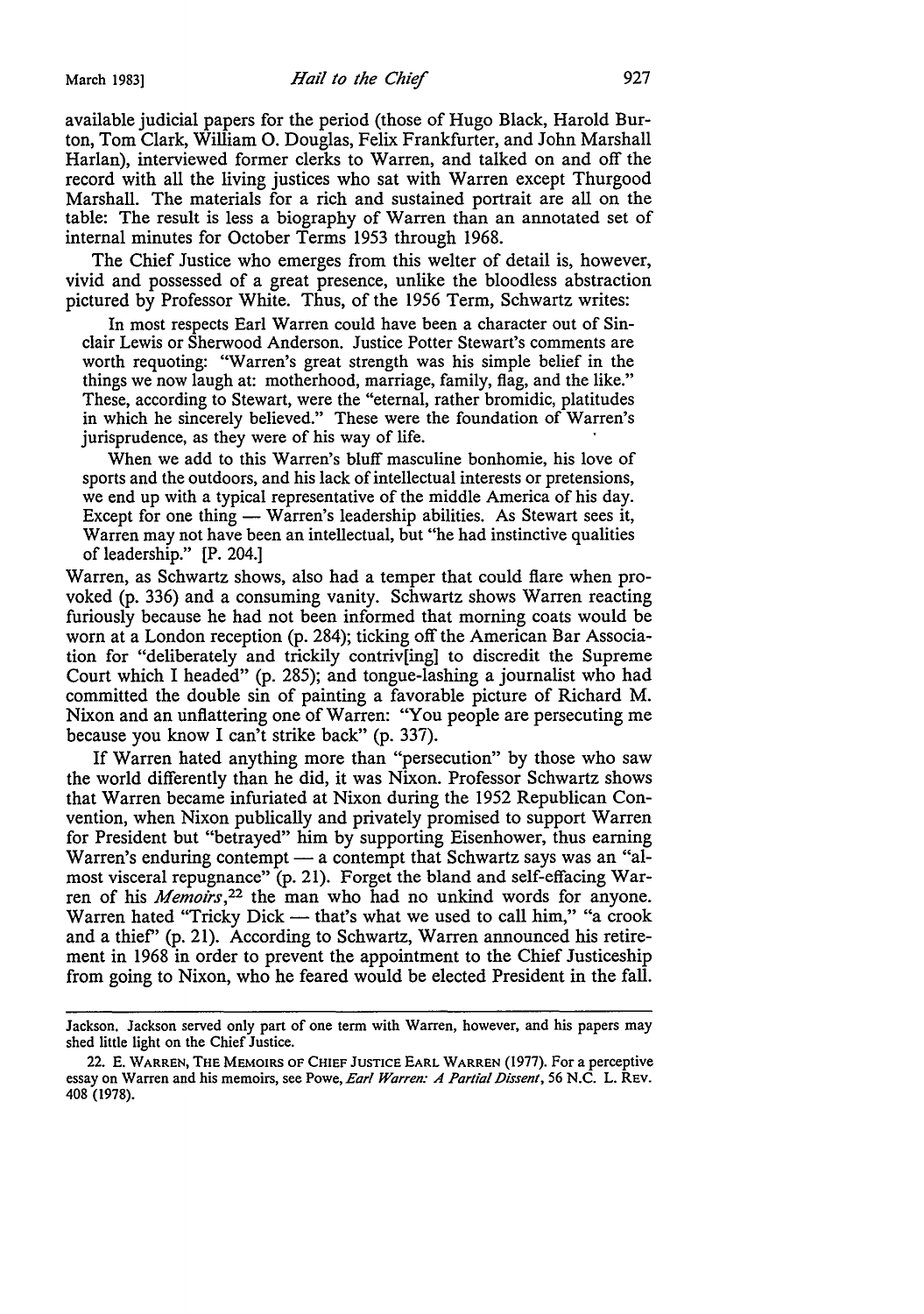When the maneuver failed, Warren regretted that he had not simply decided to stay in office.23 The book closes with Warren exulting at the news, delivered by Justice Brennan, that the Court had stonewalled Nixon in the tapes case.<sup>24</sup> A few minutes later, Warren died.

Warren's place in history depends not on his personality or his choice of enemies, but on his performance as Chief Justice of the United States. Schwartz views leadership as Warren's most important contribution to the Court, and he constantly refers to Warren's leadership and his leadership qualities, although the content of the terms rests largely on inference. Warren frequently was a necessary fourth vote to bring a controversial case before the Court (as in *Baker v. Carr,25* where he joined Black, Douglas, and Brennan) (p. 411). He kept his clerks watching for the "right" case to overrule *Betts v. Brady26* (p. 458). He assigned opinions fairly and shrewdly, which kept the troops happy (pp. 460-61). And he assigned to himself opinions that he suspected would generate extensive and unpleasant criticism - such as *Brown, Miranda v. Arizona*,<sup>27</sup> and *Reynolds v. Sims28* to spare his associates (and to make his place in history?).

If Warren was a great leader, it was due in part to good luck: He enjoyed, from the beginning of October Term 1962 when Arthur Goldberg took his seat, the ideological companionship of four other justices who could be relied on for the most part, at least until the end, to see the Constitution and the Court's mission the way he did (Black, Douglas, Brennan, and first Goldberg, then Fortas). Or as Schwartz puts it: "Even the most inspiring general must, however, have the troops who are willing and able to follow his lead. Chief Justice Warren received his most capable lieutenant after Sherman Minton resigned in 1956" (p. 204).

Minton was replaced by William J. Brennan, who was more than Warren's "most capable lieutenant." He was Warren's intellectual chief-of-staff from the first term in which he sat. Brennan was the man whom Warren called on to produce an opinion where the tentative majority was united as to result but sharply divided over reasoning. Brennan also did the anonymous dirty work of crafting per curiam opinions that were in fact committee reports in highly controversial cases *(Cooper v. Aaron29* and *Alabama v.* 

28. 377 U.S. 533 (1964).

To one interested in Warren, the *Gideon* case (written by Justice Black) is a good illustration of his fairness in assigning opinions. He did not take the "big" cases for himself, except where, as in the *Brown* segregation case, he thought it was important that the Court speak through the Chief Justice, or, as in *Reynolds v. Sims* or *Miranda v. Arizona,* he wanted to bear the brunt of the expected criticism.

P. 460. That may be true, but Schwartz also demonstrates amply throughout the book that Warren was not averse to the limelight.

29. 358 U.S. 1 (1958). For other accounts of Brennan's work in the Little Rock school case,

<sup>23. &</sup>quot;If I had ever known what was going to happen to this country and this Court, I never would have resigned. They would have had to carry me out of here on a plank-"." P. 771.

<sup>24.</sup> United States v. Nixon, 418 U.S. 683 (1974).

<sup>25. 369</sup> U.S. 186 (1962).

<sup>26. 316</sup> U.S. *455* (1942). "Even before the 1961 Term began, the Chiefs new law clerks were instructed by one of the prior term's clerks. 'Keep your eyes peeled for a right to counsel case. The Chief feels strongly that the Constitution requires a lawyer.' " P. 458. *Bells* was overruled March 18, 1963, in Gideon v. Wainwright, 372 U.S. 335 (1963),

<sup>27. 384</sup> U.S. 436 (1966).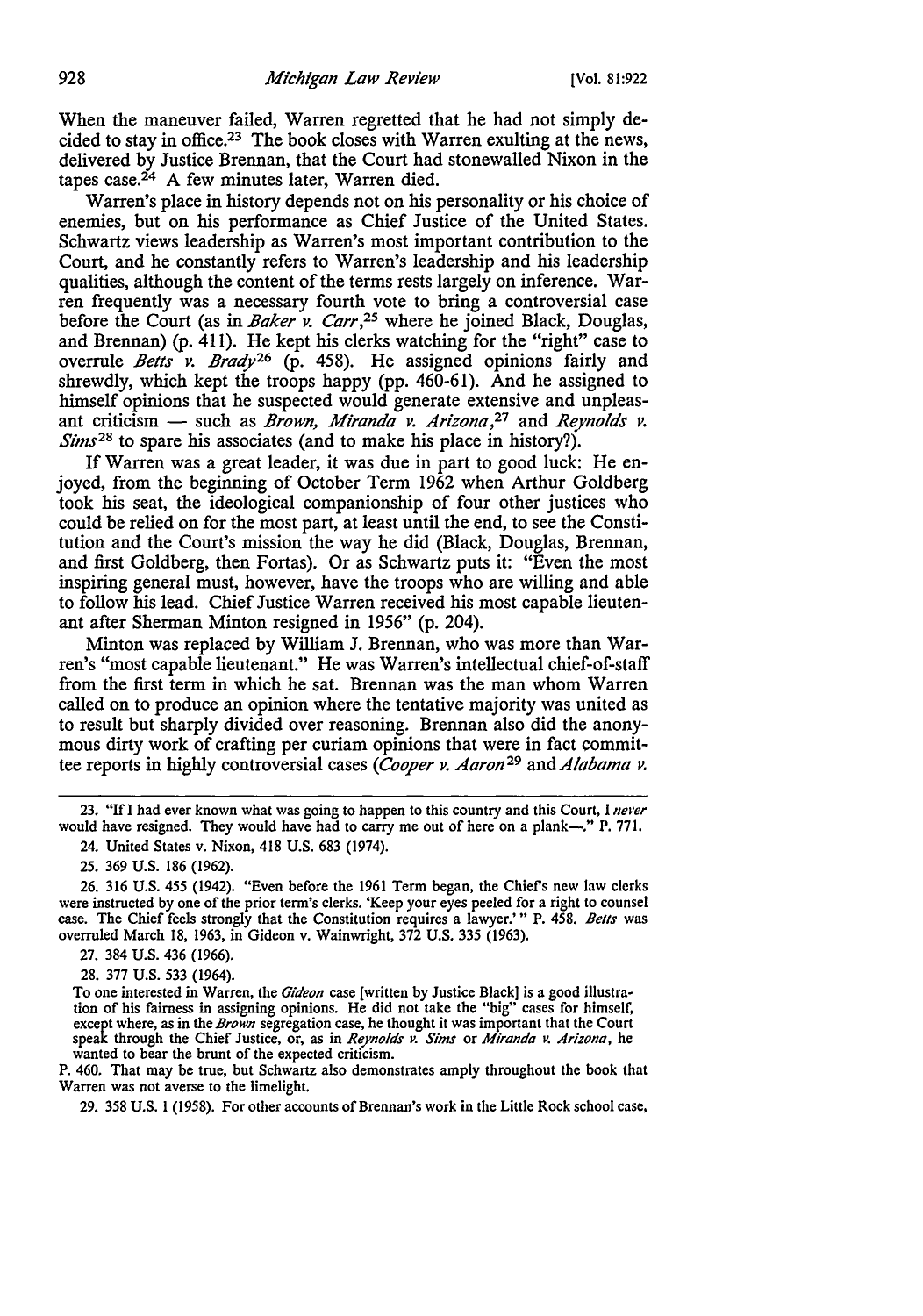*United States30* (pp. 463-64) are the most prominent examples), and it was Brennan who occasionally supplied the theory in a concurring opinion that filled in the gaps left by a bold but incohesive opinion for the Court (his opinions in the controversial religion cases, *Engel v. Vitale*<sup>31</sup> and *Abington School District v. Schempp*,<sup>32</sup> stand out as the de facto opinions for the Court).33 In addition to writing *Cooper v. Aaron,* for which he received no public credit, Brennan frequently served as Warren's editor before an important opinion was circulated (as in *Miranda v. Arizona* (pp. 590-91)) and occasionally he even helped the most independent author on the Court, Justice Douglas. The most startling fact about the genesis of opinions that Schwartz catalogues is that Brennan, not Douglas, designed the spectral theory of *Griswold,* which Douglas, in a first draft, had tried to dispose of on the basis of freedom of association under the first amendment (pp. 577- 80). Warren thought that the case might be handled on the basis of *Yick Wo v. Hopkins34* (p. 577). In case after case, Schwartz documents in numbing detail how Brennan would accommodate his own drafts and views in order to preserve an opinion of the Court that was tumbling toward a plurality or worse.35 Warren may have given the orders, but it was Brennan who put together the General's victories.

When the public record is added to Schwartz's numerous behind-thescenes examples of managing the Court, Brennan emerges clearly as the single most important justice of the period. The list of his opinions for the Court on constitutional questions reads like a syllabus for any comprehensive study of what is usually referred to as the "Warren Court."<sup>36</sup> Under

see Hutchinson, *supra* note 7, at 73; Heck, *The Socialization* of *a Freshman Justice: The Early Years* of *Justice Brennan* lO PAC. LJ. 707, 723-24 (1979).

30. 373 **U.S.** 545 (1963).

31. 370 U.S. 421 (1962).

32. 374 U.S. 203 (1963).

33. *See* McCloskey, *Principles, Powers, and Values,* in R. MCCLOSKEY, *supra* note 15, at 290-321. *See generally* Heck, *Justice Brennan and the Heyday* of *Warren Court Liberalism,* 20 SANTA CLARA L. Rev. 841 (1980).

34. 118 U.S. 356 (1886).

35. *See, e.g.,* Baker v. Carr, 369 U.S. 186 (1962) (pp. 413-14); Wong Sun v. United States, 371 U.S. 471 (1963) (pp. 456-57); Heart of Atlanta Motor Hotel v. United States, 379 U.S. 241 (1964) (pp. 554-55); Katzenbach v. Mcclung, 379 U.S. 294 (1964) (pp. 554-55); Katzenbach v. Morgan, 384 U.S. 641 (1966) (pp. 601-02); Warden v. Hayden, 387 U.S. 294 (1967) (pp. 640- 41); Curtis Publishing Co. v. Betts, 388 U.S. 130 (1967) (pp. 651-52); Terry v. Ohio, 392 U.S. 1 (1968) (pp. 691-92); Green v. County School Bd. of New Kent County, 391 U.S. 430 (1968) (pp. 705-06); Shapiro v. Thompson, 394 U.S. 618 (1969) (pp. 725-32).

36. *See, e.g.,* Jencks v. United States, 353 U.S. 657 (1957) (defendant's right to exculpatory materials before trial); Roth v. United States, 354 U.S. 476 (1957) (constitutional standard for obscenity); Baker v. Carr, 369 U.S. 186 (1962) (justiciability of apportionment); NAACP v. Button, 371 U.S. 415 (1963) (first amendment protection of civil rights lawyers' solicitation of business); Fay v. Noia, 371 U.S. 391 (1963) (habeas corpus); Sherbert v. Verner, 374 U.S. 398 (1963) (free exercise of religion); New York Times v. Sullivan, 376 U.S. 254 (1964) (constitutional standard for libel); Malloy v. Hogan, 378 U.S. 1 (1964) (application of fifth amendment to states, overruling Twining v. New Jersey, 211 U.S. 78 (1908)); Dombrowski v. Pfister, 380 U.S. 479 (1965) (federal court intervention into state court proceedings to vindicate constitutional rights); Katzenbach v. Morgan, 384 U.S. 641 (1966) (Congressional power under section five of the fourteenth amendment); Green v. County School Bd. of New Kent County, 391 U.S. 430 (1968) (expansion of remedy under *Brown v. Board* of *Educ.);* Shapiro v. Thompson, 394 U.S. 618 (1969) (unconstitutionality of durational residency requirements for welfare).